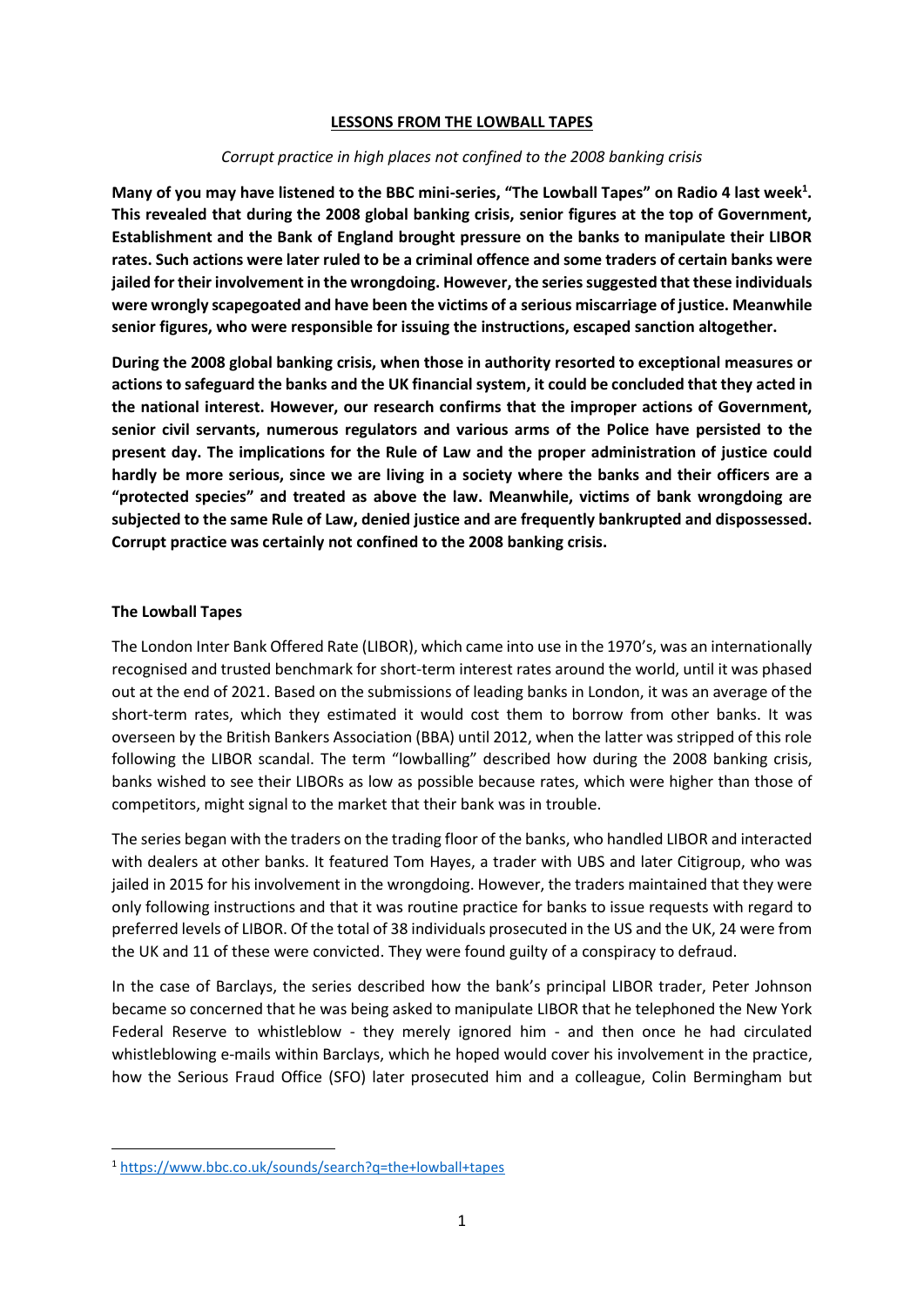ignored evidence, which indicated that the instructions to manipulate LIBOR had come from the very highest level of the bank.

# **Serious Fraud Office & the cover up of high-level wrongdoing and fraud**

As a matter of routine, the Chancellor of the Exchequer receives advance notice of all cases put up for investigation by the SFO, not least because the agency depends on HM Treasury for its funding, the model of which has remained conspicuously inadequate for more than a decade. Like numerous other arms of the state, the SFO appears to have long bowed to the directions of Government and the Establishment regarding the investigation of serious banking misconduct and fraud. Thus, in July 2018, the SFO closed its investigation into Lloyds' manipulation of LIBOR, claiming insufficient evidence. This was despite Lloyds having been fined £218mn four years earlier by the UK and US authorities for manipulating LIBOR at the same time as the bank was being bailed out by the taxpayer. In October 2019, the SFO closed its entire seven-year investigation into LIBOR manipulation, saying that no further charges would be brought. This was conveniently two months before Andrew Bailey was announced as the next Governor of the Bank of England. Earlier in September 2016, the SFO had also declined to investigate the alleged frauds undertaken by the secondary lender UK Acorn Finance, which was closely associated with Lloyds and Barclays, citing as its reason that Avon & Somerset Police had fully investigated the matter and decided not to pursue a criminal prosecution. Like the National Crime Agency (NCA), the SFO looks to have been, and to remain, substantially under official direction not to pursue criminal investigation against the major banks or their senior management and to treat them as a "protected species."

## **High-level wrongdoing not confined to LIBOR manipulation**

The Lowball Tapes cited Sir Paul Tucker then a deputy governor of the Bank of England, Sir Tom Scholar then Second Permanent Secretary at HM Treasury and the late Sir Jeremy Heywood, who was the principal private secretary to Prime Minister Gordon Brown as those at the highest levels of Government and the Establishment, who directed the banks to manipulate their LIBOR rates. However, serious wrongdoing by those in high office was not confined to this single issue. Here is a summary of some other subsequent instances:

- 1. In November 2009, the Head of Resolution at the Bank of England, Andrew Bailey went ahead with Chancellor Darling with a modified version of the Asset Protection Scheme (APS), which authorised the taxpayer-owned banks to derive profit at the expense of troubled business customers for the benefit of their own balance sheets. They proceeded, despite being advised at length in writing by the Permanent Secretary at HM Treasury, Nicholas Macpherson that the APS was potentially illegal and that as the Treasury's most senior civil servant, he refused to sign it off.
- 2. In the second half of 2012, Chancellor Osborne telephoned, and later visited, the US Treasury Secretary Timothy Geithner and the chairman of the Federal Reserve, Ben Bernanke to ask the US authorities to "go easy" on HSBC, which had been accused in the US of facilitating the laundering of Mexican drug money. In December 2012, HSBC was given the opportunity of a deferred prosecution agreement (DPA) and after he resigned as Chancellor in 2016, Osborne accepted £51,829 from HSBC for a three-hour speech, during a year in which he received a